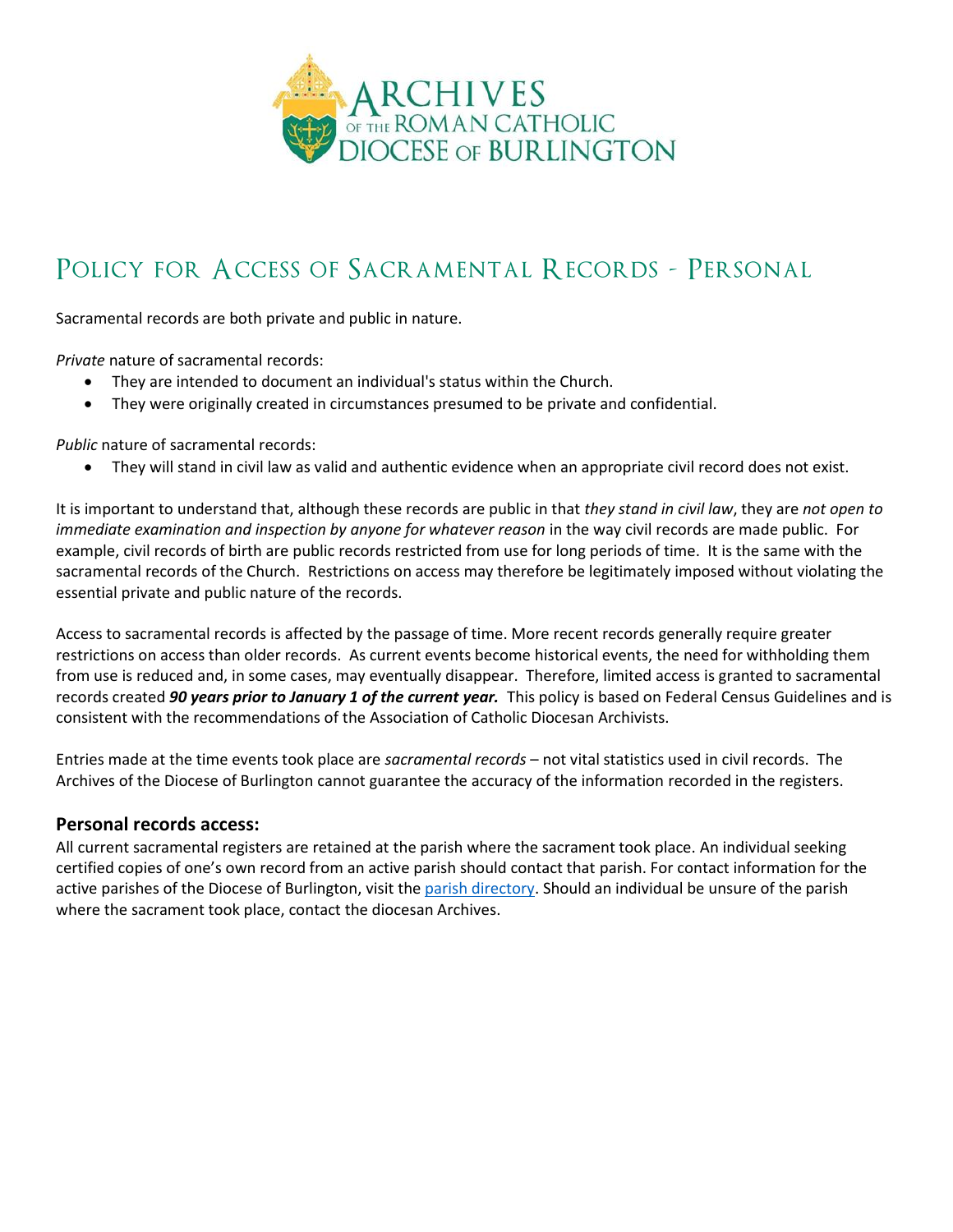

## Procedures for requesting sacramental records

*Please review and follow these steps when contacting the Archives of the Roman Catholic Diocese of Burlington for personal records requests.*

- **1.** Sacramental information may be requested by mail or by completing a request form.
- **2.** Should an individual be unsure of the parish where the sacrament(s) took place, please contact the diocesan Archives. Requests should include as much specific information as possible such as: **Surname, given name, maiden name** (when applicable)**, date, location of ceremony, and record type (baptism, wedding,** or **confirmation).** Additional information helpful in determining the location of the record(s): **parents' names** and **address at the time of the ceremony** (approximate location of dwelling, if specifics are unknown).
- **3.** Certified transcriptions (certificates) are only when the requestor plans to continue with the sacraments in the Catholic Church. Certificates are issued in English and include all pertinent family information.
- **4.** Entries made at the time events took place are *sacramental records* not vital statistics used in civil records. The Archives of the Diocese of Burlington cannot guarantee the accuracy of the information recorded in the registers.
- **5.** To ensure the privacy of the requestor or person on whose behalf a record is requested, a valid governmentissued copy of identification (passport, driver's license, military ID) is required with the request form. If the request is made on behalf of someone who is unable to make the request for him/herself, proof of guardianship or power of attorney is required.